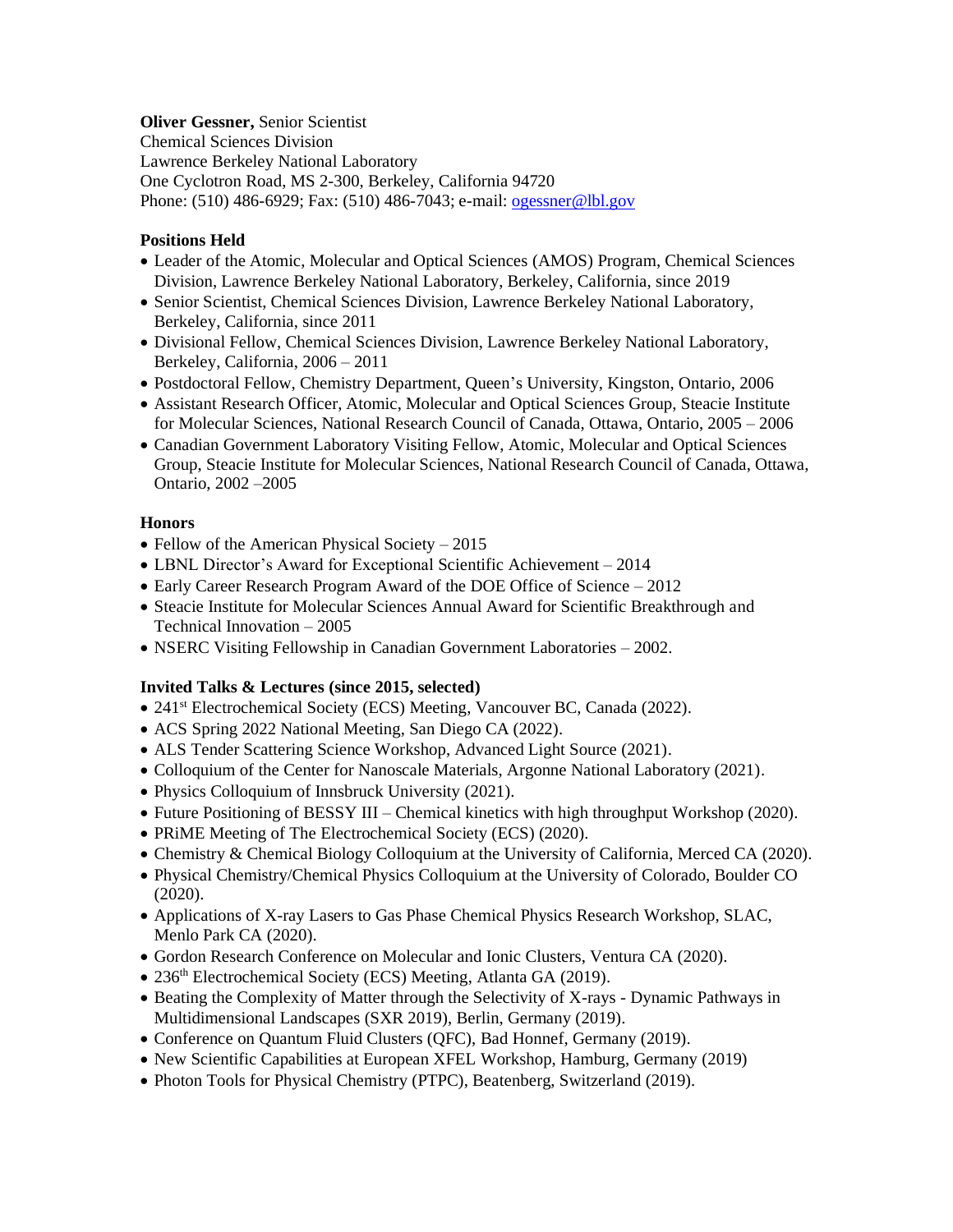- 14<sup>th</sup> International Conference on Electronic Structure and Spectroscopy (ICESS), Shanghai, China (2018).
- Gordon Research Conference on Multiphoton Processes, Smithfield RI (2018).
- ASU Compact X-ray Free Electron Laser Workshop, Tempe AZ (2018).
- Hamburg Photon Science Colloquium, Hamburg, Germany (2018).
- OSA Frontiers in Optics & Laser Science, Washington DC (2017).
- Conference on Quantum Fluid Clusters (QFC), Obergurgl, Austria (2017).
- Science@FELs Conference, Trieste, Italy (2016).
- Research Opportunities in Photochemistry, Solar Energy & Advanced X-ray Methods workshop, SLAC, Menlo Park CA (2016).
- Gordon Research Conference on Photoionization and Photodetachment, Lucca, Italy (2016).
- The International Chemical Congress of Pacific Basin Societies (PACIFICHEM), Honolulu HI (2015).
- 13<sup>th</sup> International Conference on Electronic Structure and Spectroscopy (ICESS), Stony Brook NY (2015).
- 98<sup>th</sup> National Meeting of the Canadian Society for Chemistry, Ottawa, Canada (2015).
- 10<sup>th</sup> International Conference on Quantum Fluid Clusters (QFC), Toulouse, France (2015).

#### **Other Professional Activities**

- International Advisory/Editorial Board of Journal of Physics B: Atomic, Molecular and Optical Physics (2019-).
- Committee member, American Physical Society DAMOP Jin Award for Outstanding Doctoral Thesis Research (2018-2019).
- Panel lead, Department of Energy Roundtable on XFEL Ultrafast Science (2017).
- LCLS-II AMO Instrument Advisory Panel (2016-).
- Chair, DAMOP Program Subcommittee on Light Source and Ultrafast Laser Science (2014-2016).
- Co-chair, Soft X-ray in Energy and Time (SXET) Workshop, Berlin (2015).
- Co-chair, Physical Chemistry Symposium,  $44<sup>th</sup>$  Western Regional ACS Meeting, Santa Clara CA (2013).
- Guest editor, Chemical Physics Special Issue: Attosecond spectroscopy (2013).
- Co-chair, Workshop on time-resolved science at the ALS, Advanced Light Source Users' Meeting, Berkeley CA (2011).
- Co-chair, Focus Session on ultrafast dynamics & imaging and Langmuir Prize Session at APS March Meeting, Dallas TX (2011).
- Chair, "The Future of Ultrafast Soft X-ray Science" workshop, Berkeley CA (2009).
- Reviewer for the Department of Energy (DOE), National Science Foundation (NSF), European Research Council (ERC), Deutsche Forschungsgemeinschaft (DFG), Helmholtz Association of German Research Centers, Swiss National Science Foundation (SNSF), Advanced Light Source (ALS), Stanford Synchrotron Radiation Lightsource (SSRL), Science, Phys. Rev. Lett., Phys. Rev. A, Nat. Phys., J. Chem. Phys., J. Phys. Chem. Lett., J. Phys. Chem. A, PCCP, Chem. Phys., J. Phys. B, Struct. Dyn., Chem. Phys. Chem., Sci. Rep., J. Med. Imaging, New J. Phys.

#### **Education**

- Ph.D. (Physics), Technische Universität Berlin and Fritz-Haber-Institut der Max-Planck-Gesellschaft, Berlin, Germany, 2002.
- M.S. (Diplom, Physics), Technische Universität Berlin, Freie Universität Berlin, and Fritz-Haber-Institut der Max-Planck-Gesellschaft, Berlin, Germany, 1996.
- B.S. (Vordiplom, Physics), Technische Universität Berlin, Germany, 1991.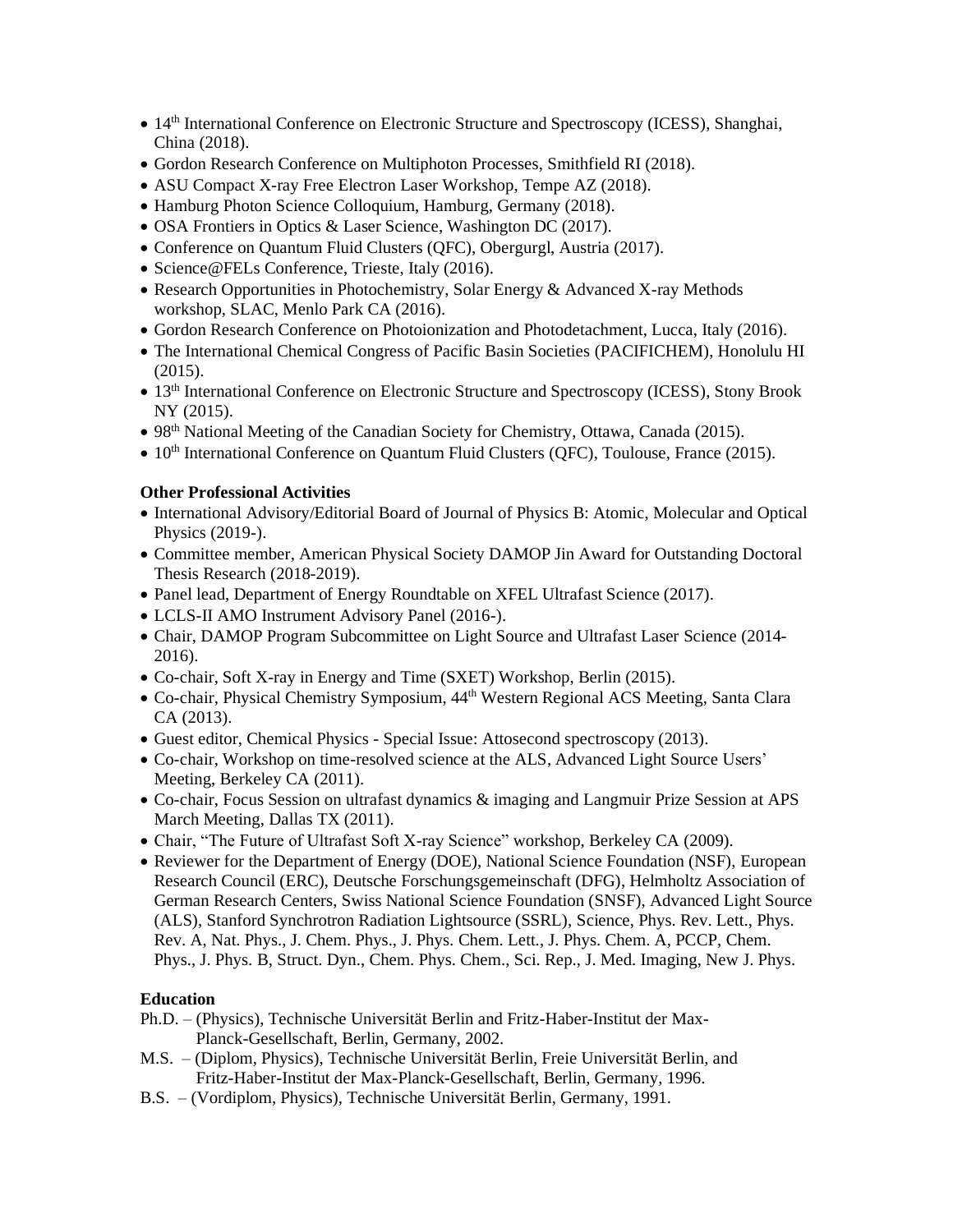*Graduate and Postdoctoral Advisors:* 

Prof. Uwe Becker, Graduate Advisor, Fritz-Haber-Institut der Max-Planck-Gesellschaft, Berlin, Germany.

Prof. Albert Stolow, Postdoctoral Advisor, Steacie Institute for Molecular Sciences, Ottawa.

### **Publications**

- 1. C. Bacellar, A. S. Chatterley, F. Lackner, C. D. Pemmaraju, R. M. P. Tanyag, D. Verma, C. Bernando, S. O'Connell, M. Bucher, K. R. Ferguson, T. Gorkhover, R. Coffee, G. Coslovich, D. Ray, T. Osipov, D. M. Neumark, C. Bostedt, A. F. Vilesov, and O. Gessner, "Anisotropic surface broadening and core depletion during the evolution of a strong-field induced nanoplasma", Phys. Rev. Lett., *in revision*.
- 2. Alexandra J. Feinberg, Felix Laimer, Rico Mayro Tanyag, Björn Senfftleben, Yevheniy Ovcharenko, Simon Dold, Michael Gatchell, Sean M.O. O'Connell, Swetha Erukala, Catherine A. Saladrigas, Benjamin W. Toulson, Andreas Hoffman, Ben Kamerin, Rebecca Boll, Alberto DeFanis, Patrik Grychtol, Tommaso Mazza, Jacobo Montano, Kiana Setoodehnia, David Lomidze, Robert Hartmann, Philipp Schmidt, Anatoli Ulmer, Alessandro Colombo, Michael Meyer, Thomas Moeller, Daniela Rupp, Oliver Gessner, Paul Scheier, Andrey F Vilesov, "X-Ray Diffractive Imaging of Highly Ionized Helium Nanodroplets", Phys. Rev. Res., *accepted*.
- 3. Rico Mayro Tanyag, Camila Bacellar, Weiwu Pang, Charles Bernando, Luis Gomez, Curtis Jones, Ken Ferguson, Justin Kwok, Denis Anielski, Ali Belkacem, Rebecca Boll, John Bozek, Sebastian Carron, Gang Chen, Tjark Delmas, Lars Englert, Sascha Epp, Benjamin Erk, Lutz Foucar, Robert Hartmann, Alexander Hexemer, Martin Huth, Stephen Leone, Jonathan Ma, Stefano Marchesini, Daniel Neumark, Billy Poon, James Prell, Daniel Rolles, Benedikt Rudek, Artem Rudenko, Martin Seifrid, Michele Swiggers, Joachim Ullrich, Fabian Weise, Petrus Zwart, Christoph Bostedt, Oliver Gessner, and Andrey Vilesov, "Sizes of pure and doped helium droplets from single shot x-ray imaging", J. Chem. Phys. **156**, 041102 (2022)*,* [DOI: 10.1063/5.0080342.](https://aip.scitation.org/doi/abs/10.1063/5.0080342)
- 4. Alexandra J. Feinberg, Deepak Verma, Sean M.O. O'Connell, Swetha Erukala, Rico M.P. Tanyag, Weiwu Pang, Catherine A. Saladrigas, Benjamin W. Toulson, Mario Borgwardt, Niranjan Shivaram, Ming-Fu Lin, Andre Al Haddad, Wolfgang Jäger, Christoph Bostedt, Peter Walter, Oliver Gessner and Andrey F. Vilesov, "Aggregation of solutes in bosonic versus fermionic quantum fluids", Sci. Adv. **7**, eabk2247 (2021), [DOI:](https://www.science.org/doi/10.1126/sciadv.abk2247)  [10.1126/sciadv.abk2247.](https://www.science.org/doi/10.1126/sciadv.abk2247)
- 5. Stefan Neppl, Johannes Mahl, Friedrich Roth, Giuseppe Mercurio, Guosong Zeng, Francesca M. Toma, Nils Huse, Peter Feulner, and Oliver Gessner, "Nanoscale confinement of photoinjected electrons at hybrid interfaces", J. Phys. Chem. Lett. **12**, 11951 (2021), [DOI:](https://doi.org/10.1021/acs.jpclett.1c02648)  [10.1021/acs.jpclett.1c02648.](https://doi.org/10.1021/acs.jpclett.1c02648)
- 6. Johannes Mahl, Oliver Gessner, Johannes V. Barth, Peter Feulner and Stefan Neppl, "Strong potential gradients and electron confinement in nanoscale ZnO", ACS Appl. Nano Mater. **4**, 12213 (2021), [DOI: 10.1021/acsanm.1c02730.](https://doi.org/10.1021/acsanm.1c02730)
- 7. Davide Faccialà, Benjamin W. Toulson, and Oliver Gessner, "Removal of correlated background in high-order harmonic transient absorption spectra with principal component regression", Opt. Express **29**, 35135 (2021)[, DOI: 10.1364/OE.435008.](https://www.osapublishing.org/oe/abstract.cfm?uri=oe-29-22-35135)
- 8. Catherine A. Saladrigas, Alexandra J. Feinberg, Michael P. Ziemkiewicz, Camila Bacellar, Maximilian Bucher, Charles Bernando, Sebastian Carron, Adam S. Chatterley, Franz-Josef Decker, Ken R. Ferguson, Luis Gomez, Taisia Gorkhover, Nathan A. Helvy, Curtis F. Jones, Justin J. Kwok, Alberto Lutman, Daniela Rupp, Rico Mayro P. Tanyag, Thomas Möller,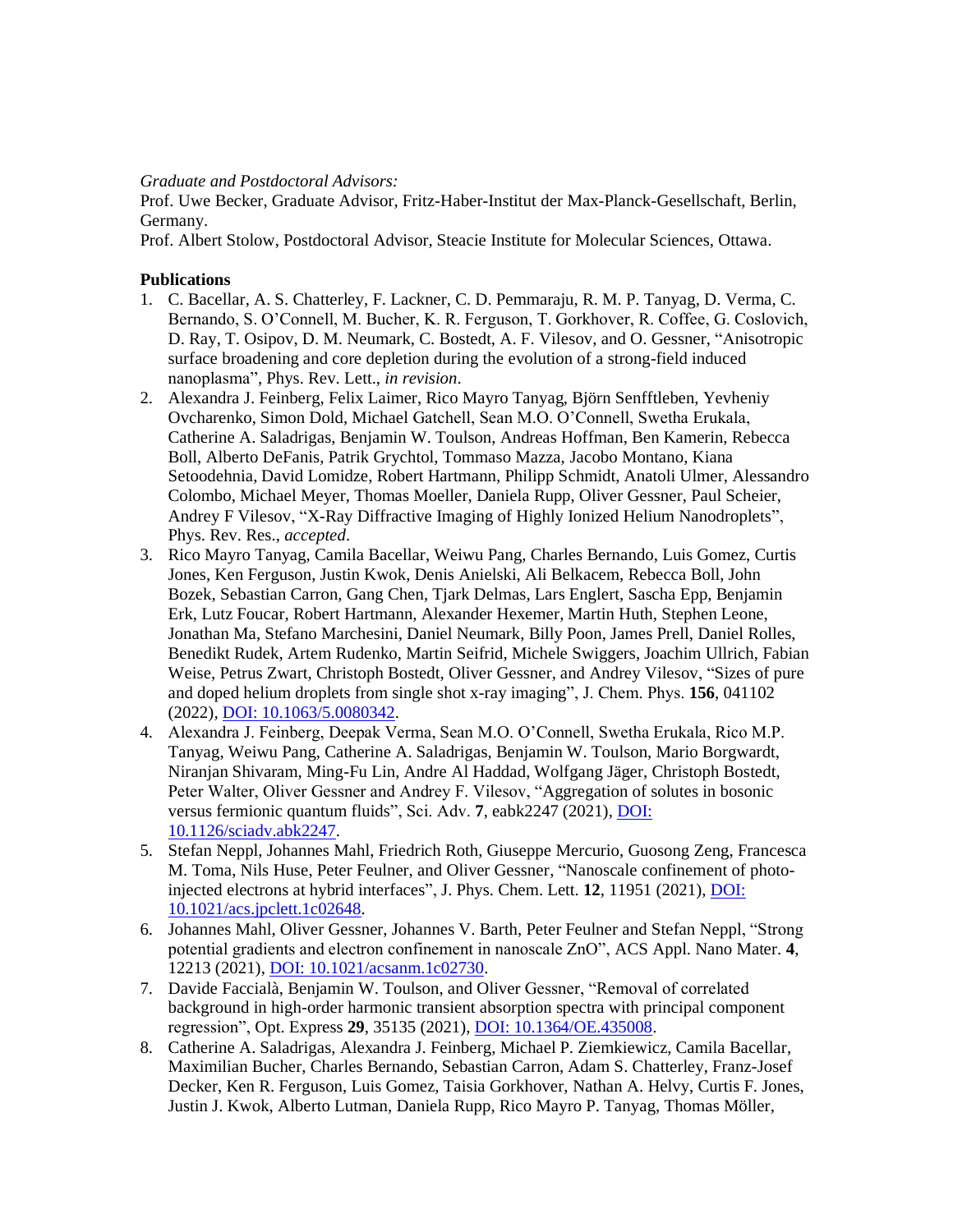Daniel M. Neumark, Christoph Bostedt, Andrey F. Vilesov, and Oliver Gessner, "Charging and Ion Ejection Dynamics of Large Helium Nanodroplets Exposed to Intense Femtosecond Soft X-Ray Pulses", Eur. Phys. J. Spec. Top. **230**, 4011 (2021), [DOI: 10.1140/epjs/s11734-](https://doi.org/10.1140/epjs/s11734-021-00280-0) [021-00280-0.](https://doi.org/10.1140/epjs/s11734-021-00280-0)

- 9. Felix Brausse, Mario Borgwardt, Johannes Mahl, Matthew Fraund, Friedrich Roth, Monika Blum, Wolfgang Eberhardt, and Oliver Gessner, "Real-time Interfacial Electron Dynamics Revealed through Temporal Correlations in X-ray Photoelectron Spectroscopy", Struct. Dyn. **8**, 044301 (2021)[, DOI: 10.1063/4.0000099.](https://doi.org/10.1063/4.0000099)
- 10. Friedrich Roth, Mario Borgwardt, Lukas Wenthaus, Johannes Mahl, Steffen Palutke, Günter Brenner, Serguei Molodtsov, Wilfried Wurth, Oliver Gessner, and Wolfgang Eberhardt, "Direct observation of charge separation in an organic light harvesting system by femtosecond time-resolved XPS", Nat. Commun. **12**, 1196 (2021)[, DOI: 10.1038/s41467-](https://www.nature.com/articles/s41467-021-21454-3) [021-21454-3.](https://www.nature.com/articles/s41467-021-21454-3)
- 11. Benjamin W. Toulson, Mario Borgwardt, Davide Faccialà, Daniel M. Neumark, Stephen R. Leone, and Oliver Gessner, "Probing Delayed C–I Bond Fission in the UV Photochemistry of 2-Iodothiophene with Core-to-Valence Transient Absorption Spectroscopy", *in* Proceedings, International Conference on Ultrafast Phenomena (2020), [DOI: 10.1364/UP.2020.Th3A.5.](https://www.osapublishing.org/abstract.cfm?uri=UP-2020-Th3A.5)
- 12. Florian Lackner, Julia A. Gessner, Florian Siegrist, Alexander Schiffmann, Roman Messner, Maximilian Lasserus, Martin Schnedlitz, Benjamin W. Toulson, Daniel Knez, Ferdinand Hofer, Oliver Gessner, Wolfgang E. Ernst, Martin Schultze, "Attosecond Spectroscopy of Ultrafast Carrier Dynamics in Nanoparticles", *in* Proceedings, International Conference on Ultrafast Phenomena (2020), [DOI: 10.1364/UP.2020.M4A.13.](https://www.osapublishing.org/abstract.cfm?uri=UP-2020-M4A.13)
- 13. Matthew Fraund, Mario Borgwardt, Johannes Mahl, Felix Brausse, Friedrich Roth, Monika Blum, Oliver Gessner, "Towards Real-Time Monitoring of Interfacial Chemical Dynamics with Time-Resolved X-ray Photoelectron Spectroscopy", *in* Proceedings, International Conference on Ultrafast Phenomena (2020), [DOI: 10.1364/UP.2020.Tu4A.20.](https://www.osapublishing.org/abstract.cfm?uri=UP-2020-Tu4A.20)
- 14. Deepak Verma, Sean M. O. O'Connell, Alexandra J. Feinberg, Swetha Erukala, Rico M. Tanyag, Charles Bernando, Weiwu Pang, Catherine Saladrigas, Benjamin Toulson, Mario Borgwardt, Niranjan Shivaram, Ming-Fu Lin, Andre Al Haddad, Wolfgang Jäger, Christoph Bostedt, Peter Walter, Oliver Gessner, and Andrey F. Vilesov, "Shapes of rotating normal fluid <sup>3</sup>He versus superfluid <sup>4</sup>He droplets in molecular beams", Phys. Rev. B **102**, 014504 (2020), [DOI: 10.1103/PhysRevB.102.014504.](https://link.aps.org/doi/10.1103/PhysRevB.102.014504)
- 15. Mario Borgwardt, Johannes Mahl, Friedrich Roth, Lukas Wenthaus, Felix Brauße, Monika Blum, Klaus Schwarzburg, Guiji Liu, Francesca M. Toma, and Oliver Gessner, "Photoinduced charge carrier dynamics and electron injection efficiencies in Au nanoparticlesensitized TiO<sub>2</sub> determined with picosecond time-resolved X-ray photoelectron spectroscopy", J. Phys. Chem. Lett. **11**, 5476 (2020)*,* [DOI: 10.1021/acs.jpclett.0c00825.](https://doi.org/10.1021/acs.jpclett.0c00825)
- 16. Sean M. O. O'Connell, Rico Mayro P. Tanyag, Deepak Verma, Charles Bernando, Weiwu Pang, Camila Bacellar, Catherine A. Saladrigas, Johannes Mahl, Benjamin W. Toulson, Yoshiaki Kumagai, Peter Walter, Francesco Ancilotto, Manuel Barranco, Marti Pi, Christoph Bostedt, Oliver Gessner and Andrey F. Vilesov, "Angular momentum in rotating superfluid droplets", Phys. Rev. Lett. **124**, 215301 (2020)[, DOI: 10.1103/PhysRevLett.124.215301.](https://doi.org/10.1103/PhysRevLett.124.215301)
- 17. Alexander Schiffmann, Benjamin W. Toulson, Daniel Knez, Roman Messner, Martin Schnedlitz, Maximilian Lasserus, Ferdinand Hofer, Wolfgang E. Ernst, Oliver Gessner, and Florian Lackner, "Ultrashort XUV Pulse Absorption Spectroscopy of Partially Oxidized Cobalt Nanoparticles", J. Appl. Phys. **127**, 184303 (2020), [DOI: 10.1063/5.0004582.](https://doi.org/10.1063/5.0004582)
- 18. M. Mudrich, A. C. LaForge, A. Ciavardini, P. O'Keeffe, C. Callegari, M. Coreno, A. Demidovich, M. Devetta, M. Di Fraia, M. Drabbels, P. Finetti, O. Gessner, C. Grazioli, A. Hernando, D. M. Neumark, Y. Ovcharenko, P. Piseri, O. Plekan, K. C. Prince, R. Richter, M. P. Ziemkiewicz, T. Möller, J. Eloranta, M. Pi, M. Barranco, F. Stienkemeier, "Ultrafast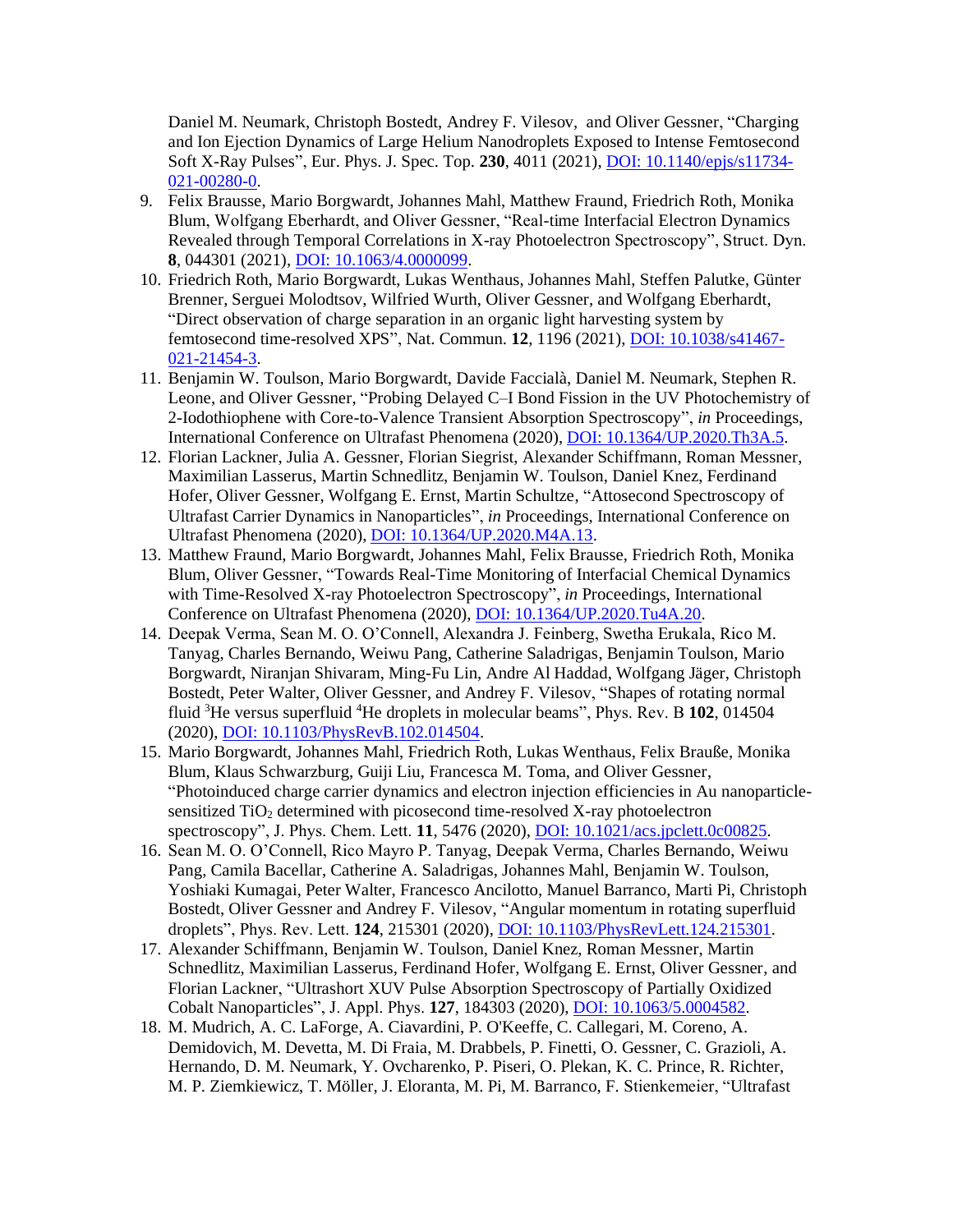relaxation of photoexcited superfluid He nanodroplets", Nat. Commun. **11**, 112 (2020)[, DOI:](https://www.nature.com/articles/s41467-019-13681-6)  [10.1038/s41467-019-13681-6.](https://www.nature.com/articles/s41467-019-13681-6)

- 19. Benjamin W. Toulson, Mario Borgwardt, Han Wang, Florian Lackner, Adam S. Chatterley, C. D. Pemmaraju, Daniel M. Neumark, Stephen R. Leone, David Prendergast and Oliver Gessner, "Probing Ultrafast C–Br Bond Fission in the UV Photochemistry of Bromoform with Core-to-Valence Transient Absorption Spectroscopy", Struct. Dyn. **6**, 054304 (2019), [DOI: 10.1063/1.5113798](https://aca.scitation.org/doi/full/10.1063/1.5113798)*.*
- 20. O. Gessner and A. Vilesov, "Imaging Quantum Vortices in Superfluid Helium Droplets", Annu. Rev. Phys. Chem., **70**, 173 (2019), [DOI: 10.1146/annurev-physchem-042018-052744.](https://www.annualreviews.org/doi/full/10.1146/annurev-physchem-042018-052744)
- 21. J. Mahl, S. Neppl, F. Roth, M. Borgwardt, C. Saladrigas, B. W. Toulson, J. Kyle Cooper, T. Rahman, H. Bluhm, J. Guo, W. Yang, N. Huse, W. Eberhardt, and O. Gessner, "Decomposing Electronic and Lattice Contributions in Optical Pump – X-ray Probe Transient Inner-Shell Absorption Spectroscopy of CuO", Faraday Discuss. **216**, 414 (2019)[, DOI:](https://pubs.rsc.org/en/content/articlelanding/2019/fd/c8fd00236c#!divAbstract)  [10.1039/C8FD00236C.](https://pubs.rsc.org/en/content/articlelanding/2019/fd/c8fd00236c#!divAbstract)
- 22. K. Schnorr, A. Bhattacherjee, K.J. Oosterbaan, M.G. Delcey, Z. Yang, T. Xue, A.R. Attar, A.S. Chatterley, M. Head-Gordon, S.R. Leone, and O. Gessner, "Tracing the 267 nm-Induced Radical Formation in Dimethyl Disulfide Using Time-Resolved X-ray Absorption Spectroscopy", J. Phys. Chem. Lett. **10**, 1382 (2019)[, DOI: 10.1021/acs.jpclett.9b00159.](https://doi.org/10.1021/acs.jpclett.9b00159)
- 23. F. Roth, S. Neppl, A. Shavorskiy, T. Arion, J. Mahl, H. O. Seo, H. Bluhm, Z. Hussain, O. Gessner, and W. Eberhardt, "Efficient charge generation from triplet excitons in metalorganic heterojunctions", Phys. Rev. B **99**, 020303(R) (2019), [DOI:](https://link.aps.org/doi/10.1103/PhysRevB.99.020303)  [10.1103/PhysRevB.99.020303.](https://link.aps.org/doi/10.1103/PhysRevB.99.020303)
- 24. C. Bacellar, A. S. Chatterley, F. Lackner, C. D. Pemmaraju, R. M. P. Tanyag, C. Bernando, D. Verma, S. O'Connell, M. Bucher, K. R. Ferguson, T. Gorkhover, N. C. Ryan, G. Coslovich, D. Ray, T. Osipov, D. M. Neumark, C. Bostedt, A. F. Vilesov, and O. Gessner, "Evaporation of an Anisotropic Nanoplasma", EPJ Web Conf. **205**, 06006 (2019), [DOI:](https://dx.doi.org/10.1051/epjconf/201920506006)  [10.1051/epjconf/201920506006.](https://dx.doi.org/10.1051/epjconf/201920506006)
- 25. F. Lackner, A. S. Chatterley, B. W. Toulson, D. M. Neumark, S. R. Leone, and O. Gessner, "Ultrafast dissociation dynamics in bromoform molecules initiated by UV (263 nm) excitation and by strong-field ionization are explored using femtosecond XUV transient absorption spectroscopy", EPJ Web Conf. **205**, 06003 (2019), [DOI:](https://dx.doi.org/10.1051/epjconf/201920506003)  [10.1051/epjconf/201920506003.](https://dx.doi.org/10.1051/epjconf/201920506003)
- 26. J. Mahl, S. Neppl, F. Roth, A. Shavorskiy, N. Huse, H. Bluhm, W. Eberhardt, and O. Gessner, "Real-time probing of charge-transfer induced interfacial fields in a dyesemiconductor system using time-resolved XPS", EPJ Web Conf. **205**, 05021 (2019), [DOI:](https://dx.doi.org/10.1051/epjconf/201920505021)  [10.1051/epjconf/201920505021.](https://dx.doi.org/10.1051/epjconf/201920505021)
- 27. J. Mahl, S. Neppl, F. Roth, C. Saladrigas, H. Bluhm, J. Guo, W. Yang, H. Nils, W. Eberhardt, and O. Gessner, "Decomposing electronic and lattice contributions in optical pump-X-ray probe transient inner-shell absorption spectroscopy of CuO", EPJ Web Conf. **205**, 04015 (2019), [DOI: 10.1051/epjconf/201920504015.](https://dx.doi.org/10.1051/epjconf/201920504015)
- 28. Charles Bernando, Rico Mayro P. Tanyag, Curtis Jones, Camila Bacellar, Maximilian Bucher, Ken R. Ferguson, Daniela Rupp, Michael Ziemkiewicz, Luis F. Gomez, Adam S. Chatterley, Tais Gorkhover, Maria Mueller, John Bozek, Sebastian Carron, Justin Kwok, Samuel L. Butler, Thomas Moeller, Christoph Bostedt, Oliver Gessner and Andrey F. Vilesov, "Shapes of rotating superfluid helium nanodroplets", Phys. Rev. B **95**, 064510 (2017), [https://doi.org/10.1103/PhysRevB.95.064510.](https://doi.org/10.1103/PhysRevB.95.064510)
- 29. S. Neppl, J. Mahl, A. Shavorskiy, H. Bluhm, and O. Gessner, "Probing charge dynamics in bare and dye-sensitized ZnO nanocrystals with time-resolved XPS", *in* Proceedings, International Conference on Ultrafast Phenomena (2016), [https://doi.org/10.1364/UP.2016.UTu4A.13.](https://doi.org/10.1364/UP.2016.UTu4A.13)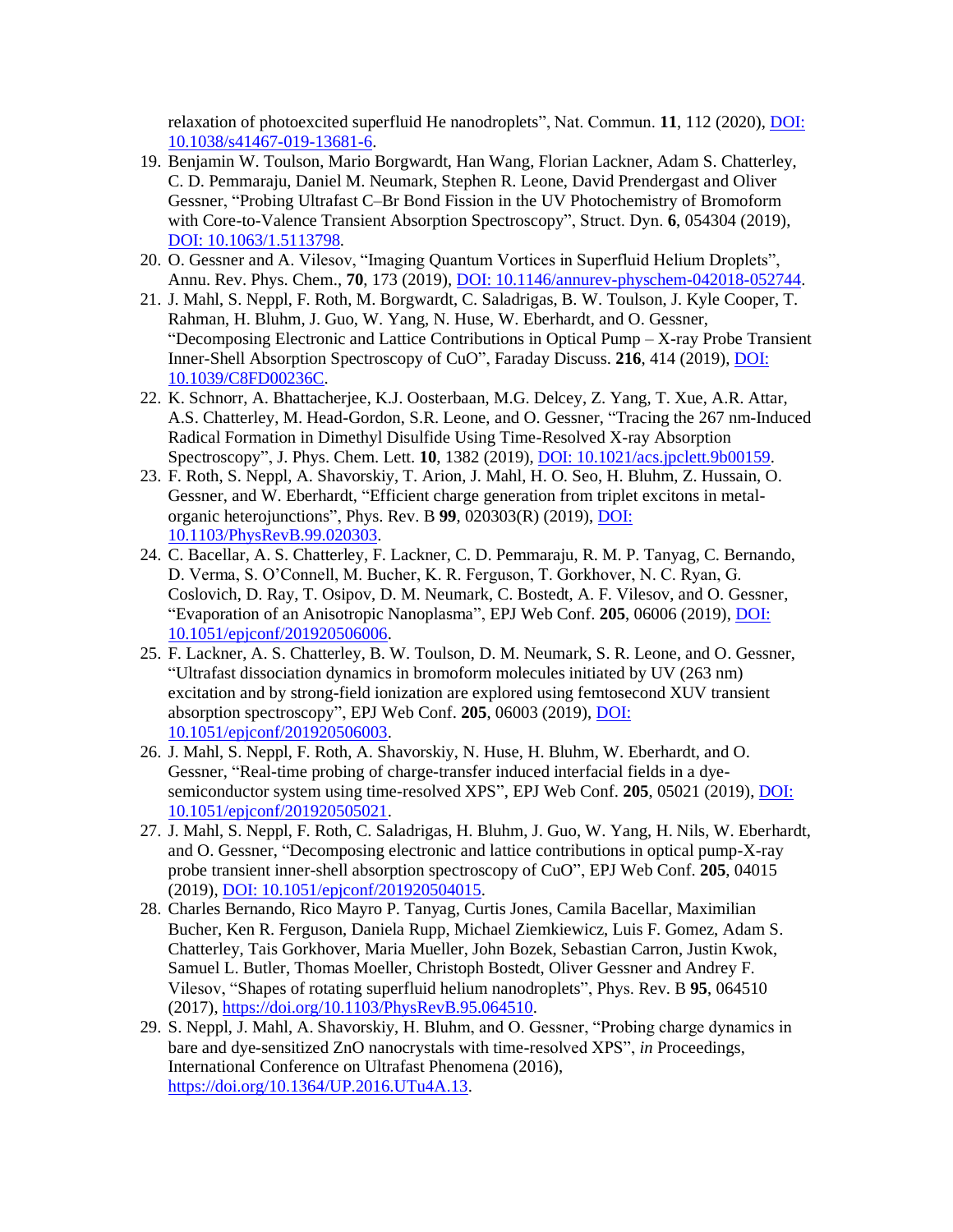- 30. Florian Lackner, Adam S. Chatterley, Chaitanya D. Pemmaraju, Kristina D. Closser, David Prendergast, Daniel M. Neumark, Stephen R. Leone, and Oliver Gessner, "Direct observation of ring-opening dynamics in strong-field ionized selenophene using femtosecond inner-shell absorption spectroscopy", J. Chem. Phys. **145**, 234313 (2016), [http://dx.doi.org/10.1063/1.4972258.](http://dx.doi.org/10.1063/1.4972258)
- 31. Adam S. Chatterley, Florian Lackner, C. D. Pemmaraju, Daniel M. Neumark, Stephen R. Leone, and Oliver Gessner, "Dissociation dynamics and electronic structures of highly excited ferrocenium ions studied by femtosecond XUV absorption spectroscopy", J. Phys. Chem. A **120**, 9509 (2016)[, http://dx.doi.org/10.1021/acs.jpca.6b09724.](http://dx.doi.org/10.1021/acs.jpca.6b09724)
- 32. Stefan Neppl, Johannes Mahl, Anton S. Tremsin, Bruce Rude, Ruimin Qiao, Wanli Yang, Jinghua Guo, and Oliver Gessner, "Towards efficient time-resolved X-ray absorption studies of electron dynamics at photocatalytic interfaces", Faraday Discuss. **194**, 659 (2016), [http://dx.doi.org/10.1039/C6FD00125D.](http://dx.doi.org/10.1039/C6FD00125D)
- 33. Adam S. Chatterley, Florian Lackner, Daniel M. Neumark, Stephen R. Leone, and Oliver Gessner, "Tracking dissociation dynamics of strong-field ionized 1,2-dibromoethane with femtosecond XUV transient absorption spectroscopy", Phys. Chem. Chem. Phys. **18**, 14644, (2016), [http://pubs.rsc.org/en/content/articlelanding/2016/cp/c6cp02598f.](http://pubs.rsc.org/en/content/articlelanding/2016/cp/c6cp02598f)
- 34. Curtis F. Jones, Charles Bernando, Rico Mayro P. Tanyag, Camila Bacellar, Ken R. Ferguson, Luis F. Gomez, Denis Anielski, Ali Belkacem, Rebecca Boll, John Bozek, Sebastian Carron, James Cryan, Lars Englert, Sascha W. Epp, Benjamin Erk, Lutz Foucar, Robert Hartmann, Daniel Neumark, Daniel Rolles, Artem Rudenko, Katrin R. Siefermann, Fabian Weise, Benedikt Rudek, Felix P. Sturm, Joachim Ullrich, Christoph Bostedt, Oliver Gessner, and Andrey F. Vilesov, "Coupled motion of Xe clusters and quantum vortices in He nanodroplets", Phys. Rev. B **93**, 180510(R) (2016), [http://journals.aps.org/prb/abstract/10.1103/PhysRevB.93.180510.](http://journals.aps.org/prb/abstract/10.1103/PhysRevB.93.180510)
- 35. Oliver Gessner and Markus Gühr, "Monitoring Ultrafast Chemical Dynamics by Time-Domain X-Ray Photo- and Auger-Electron Spectroscopy", Acc. Chem. Res. **49**, 138 (2016), [http://pubs.acs.org/doi/abs/10.1021/acs.accounts.5b00361.](http://pubs.acs.org/doi/abs/10.1021/acs.accounts.5b00361)
- 36. Rico Mayro P. Tanyag, Charles Bernando, Curtis F. Jones, Camila Bacellar, Ken R. Ferguson, Denis Anielski, Rebecca Boll, Sebastian Carron, James P. Cryan, Lars Englert, Sascha W. Epp, Benjamin Erk, Lutz Foucar, Luis F. Gomez, Robert Hartmann, Daniel M. Neumark, Daniel Rolles, Benedikt Rudek, Artem Rudenko, Katrin R. Siefermann, Joachim Ullrich, Fabian Weise, Christoph Bostedt, Oliver Gessner, and Andrey F. Vilesov, "X-ray coherent diffractive imaging by immersion in nanodroplets", Struct. Dyn. **2**, 051102 (2015), [http://scitation.aip.org/content/aca/journal/sdy/2/5/10.1063/1.4933297.](http://scitation.aip.org/content/aca/journal/sdy/2/5/10.1063/1.4933297)
- 37. Stefan Neppl and Oliver Gessner, "Time-resolved X-ray Photoelectron Spectroscopy Techniques for the Study of Interfacial Charge Dynamics", J. Electron Spectrosc. Relat. Phenom. **200**, 64 (2015), [http://dx.doi.org/10.1016/j.elspec.2015.03.002.](http://dx.doi.org/10.1016/j.elspec.2015.03.002)
- 38. Michael P. Ziemkiewicz, Daniel M. Neumark, and Oliver Gessner, "Ultrafast electronic dynamics in helium nanodroplets", Int. Rev. Phys. Chem. **34**, 239 (2015), [http://dx.doi.org/10.1080/0144235X.2015.1051353.](http://dx.doi.org/10.1080/0144235X.2015.1051353)
- 39. Tiberiu Arion, Stefan Neppl, Friedrich Roth, Andrey Shavorskiy, Hendrik Bluhm, Zahid Hussain, Oliver Gessner, and Wolfgang Eberhardt, "Site-specific probing of charge transfer dynamics in organic photovoltaics", Appl. Phys. Lett. **106**, 121602 (2015), [http://dx.doi.org/10.1063/1.4916278.](http://dx.doi.org/10.1063/1.4916278)
- 40. S. Neppl, Y.-S. Liu, C.-H. Wu, A. Shavorskiy, I. Zegkinoglou, T. Troy, D. S. Slaughter, M. Ahmed, A. S. Tremsin, J.-H. Guo, P.-A. Glans, M. Salmeron, H. Bluhm, and O. Gessner, "Toward Ultrafast *In Situ* X-Ray Studies of Interfacial Photoelectrochemistry", *in* Ultrafast Phenomena XIX, Kaoru Yamanouchi, Steven Cundiff, Regina de Vivie-Riedle, Makoto Kuwata-Gonokami, Louis DiMauro, Eds., Springer Proceedings in Physics, vol. 162 (2015), http://link.springer.com/chapter/10.1007/978-3-319-13242-6 79.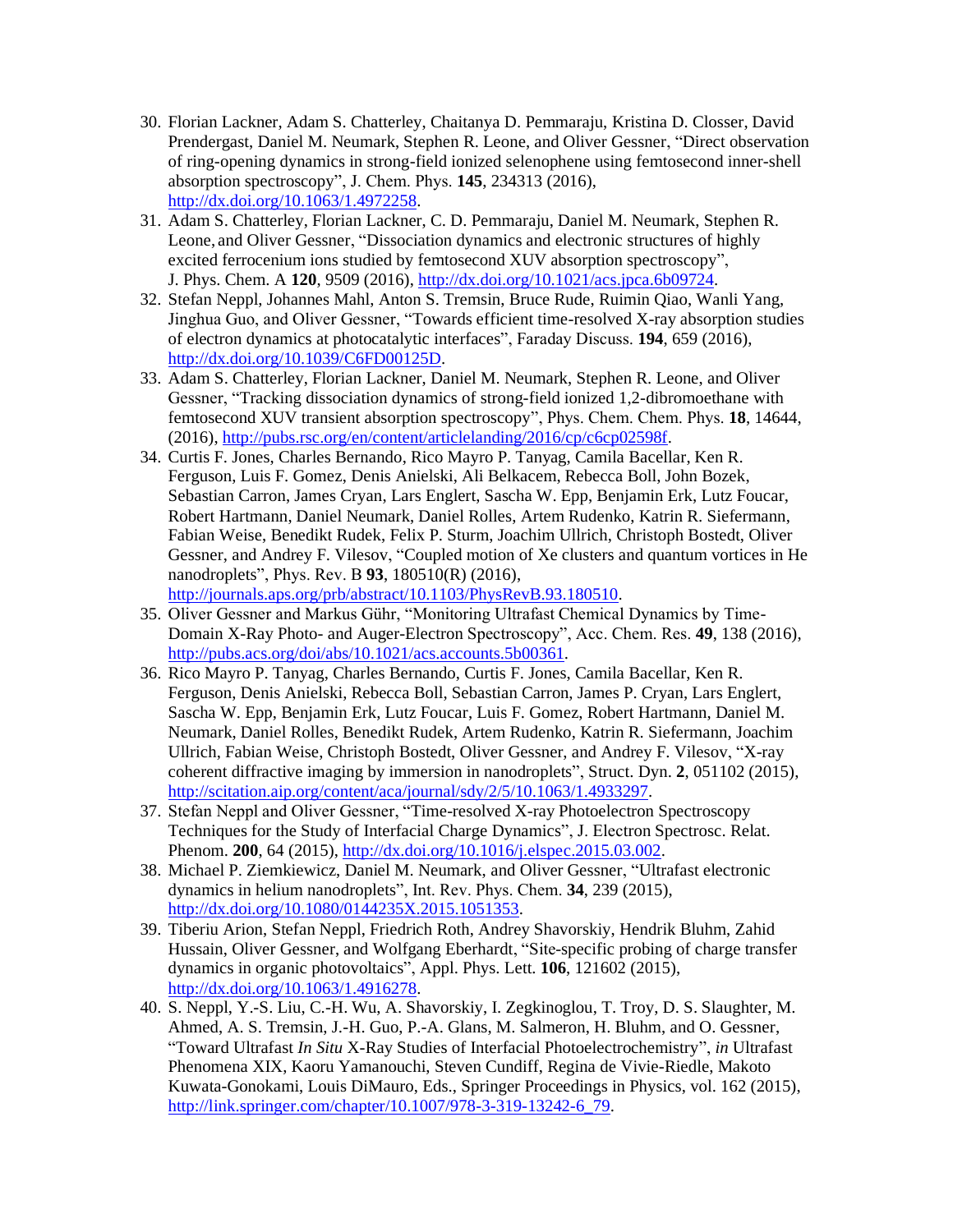41. Stefan Neppl, Andrey Shavorskiy, Ioannis Zegkinoglou, Matthew Fraund, Daniel S. Slaughter, Tyler Troy, Michael P. Ziemkiewicz, Musahid Ahmed, Sheraz Gul, Bruce Rude, Jin Z. Zhang, Anton S. Tremsin, Per-Anders Glans, Yi-Sheng Liu, Cheng Hao Wu, Jinghua Guo, Miquel Salmeron, Hendrik Bluhm, and Oliver Gessner, "Capturing interfacial photoelectrochemical dynamics with picosecond time-resolved X-ray photoelectron spectroscopy", Faraday Discuss. **171**, 219 (2014),

[http://pubs.rsc.org/EN/content/articlelanding/2014/fd/c4fd00036f#!divAbstract.](http://pubs.rsc.org/EN/content/articlelanding/2014/fd/c4fd00036f#!divAbstract)

- 42. Michael P. Ziemkiewicz, Camila Bacellar, Katrin Siefermann, Stephen R. Leone, Daniel M. Neumark, and Oliver Gessner, "Femtosecond time-resolved XUV + UV photoelectron imaging of pure helium nanodroplets", J. Chem. Phys. **141**, 174306 (2014), [http://scitation.aip.org/content/aip/journal/jcp/141/17/10.1063/1.4900503.](http://scitation.aip.org/content/aip/journal/jcp/141/17/10.1063/1.4900503)
- 43. Andrey Shavorskiy, Stefan Neppl, Daniel S. Slaughter, James P. Cryan, Katrin R. Siefermann, Fabian Weise, Ming-Fu Lin, Camila Bacellar, Michael P. Ziemkiewicz, Ioannis Zegkinoglou, Matthew W. Fraund, Champak Khurmi, Marcus P. Hertlein, Travis W. Wright, Nils Huse, Robert W. Schoenlein, Tolek Tyliszczak, Giacomo Coslovich, Joseph Robinson, Robert A. Kaindl, Bruce S. Rude, Andreas Ölsner, Sven Mähl, Hendrik Bluhm, and Oliver Gessner, "Sub-Nanosecond Time-Resolved Ambient-Pressure X-ray Photoelectron Spectroscopy Setup for Pulsed and Constant Wave X-ray Light Sources", Rev. Sci. Instrum. **85**, 093102 (2014), [http://scitation.aip.org/content/aip/journal/rsi/85/9/10.1063/1.4894208.](http://scitation.aip.org/content/aip/journal/rsi/85/9/10.1063/1.4894208)
- 44. Luis F. Gomez, Ken R. Ferguson, James P. Cryan, Camila Bacellar, Rico Mayro P. Tanyag, Curtis Jones, Sebastian Schorb, Denis Anielski, Ali Belkacem, Charles Bernando, Rebecca Boll, John Bozek, Sebastian Carron, Gang Chen, Tjark Delmas, Lars Englert, Sascha W. Epp, Benjamin Erk, Lutz Foucar, Robert Hartmann, Alexander Hexemer, Martin Huth, Justin Kwok, Stephen R. Leone, Jonathan H.S. Ma, Filipe R. N. C. Maia, Erik Malmerberg, Stefano Marchesini, Daniel M. Neumark, Billy Poon, James Prell, Daniel Rolles, Benedikt Rudek, Artem Rudenko, Martin Seifrid, Katrin R. Siefermann, Felix P. Sturm, Michele Swiggers, Joachim Ullrich, Fabian Weise, Petrus Zwart, Christoph Bostedt, Oliver Gessner, Andrey F. Vilesov, "Shapes and Vorticities of Superfluid Helium Nanodroplets", Science **345**, 906 (2014), [http://www.sciencemag.org/content/345/6199/906.](http://www.sciencemag.org/content/345/6199/906)
- 45. K. R. Siefermann, C. D. Pemmaraju, S. Neppl, A. Shavorskiy, A. A. Cordones, J. Vura-Weis, D. S. Slaughter, F. P. Sturm, F. Weise, H. Bluhm, M. L. Strader, H. Cho, M.-F. Lin, C. Bacellar, C. Khurmi, J. Guo, G. Coslovich, J. S. Robinson, R. A. Kaindl, R. W. Schoenlein, A. Belkacem, D. M. Neumark, S. R. Leone, D. Nordlund, H. Ogasawara, O. Krupin, J. J. Turner, W. F. Schlotter, M. R. Holmes, M. Messerschmidt, M. P. Minitti, S. Gul, J. Z. Zhang, N. Huse, D. Prendergast, and O. Gessner, "Atomic Scale Perspective of Ultrafast Charge Transfer at a Dye-Semiconductor Interface", J. Phys. Chem. Lett. **5**, 2753 (2014), [http://pubs.acs.org/doi/abs/10.1021/jz501264x.](http://pubs.acs.org/doi/abs/10.1021/jz501264x)
- 46. Kristina D. Closser, Oliver Gessner, and Martin Head-Gordon, "Simulations of the dissociation of small helium clusters with *ab initio* molecular dynamics in electronically excited states", J. Chem. Phys. **140**, 134306 (2014), [http://scitation.aip.org/content/aip/journal/jcp/140/13/10.1063/1.4869193.](http://scitation.aip.org/content/aip/journal/jcp/140/13/10.1063/1.4869193)
- 47. Ming-Fu Lin, Daniel M. Neumark, Oliver Gessner, and Stephen R. Leone, "Ionization and Dissociation Dynamics of Vinyl Bromide Probed by Femtosecond Extreme Ultraviolet Transient Absorption Spectroscopy", J. Chem. Phys. **140**, 064311 (2014), [http://scitation.aip.org/content/aip/journal/jcp/140/6/10.1063/1.4865128.](http://scitation.aip.org/content/aip/journal/jcp/140/6/10.1063/1.4865128)
- 48. Andrey Shavorskiy, Amy Cordones, Josh Vura-Weis, Katrin Siefermann, Daniel Slaughter, Felix Sturm, Fabian Weise, Matthew Strader, Hana Cho, Ming-Fu Lin, Camila Bacellar, Champak Khurmi, Marcus Hertlein, Jinghua Guo, Hendrik Bluhm, Tolek Tyliszczak, David Prendergast, Giacomo Coslovich, Joseph Robinson, Robert A. Kaindl, Robert W. Schoenlein, Ali Belkacem, Thorsten Weber, Daniel M. Neumark, Stephen R. Leone, Dennis Nordlund, Hirohito Ogasawara, Anders R. Nilsson, Oleg Krupin, Joshua J. Turner, William F. Schlotter,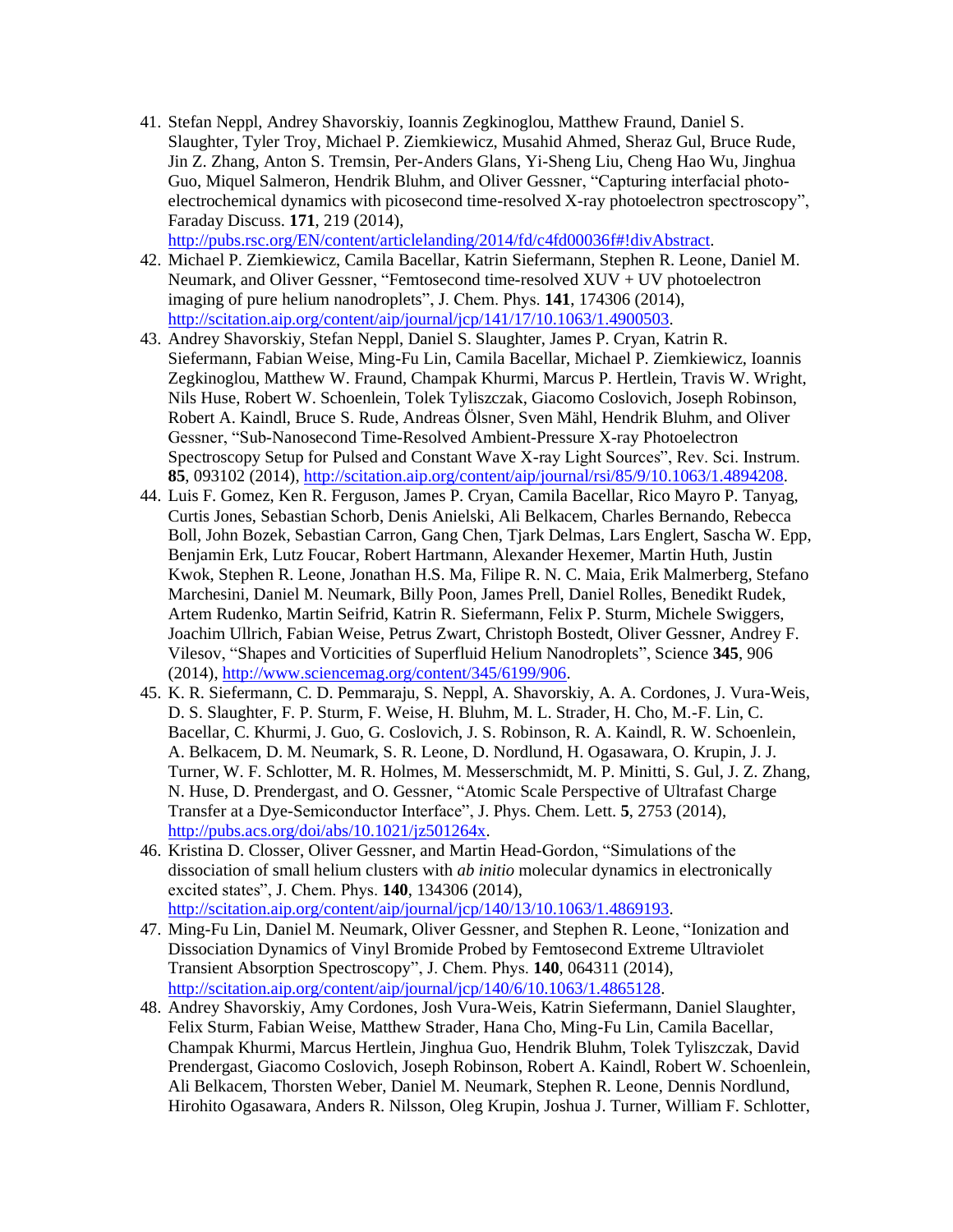Michael R. Holmes, Philip A. Heimann, Marc Messerschmidt, Michael P. Minitti, Martin Beye, Sheraz Gul, Jin Z. Zhang, Nils Huse, and Oliver Gessner, "Time-Resolved X-Ray Photoelectron Spectroscopy Techniques for Real-Time Studies of Interfacial Charge Transfer Dynamics", Application of Accelerators in Research and Industry, AIP Conf. Proc. **1525**, 475 (2013), [http://proceedings.aip.org/resource/2/apcpcs/1525/1/475\\_1.](http://proceedings.aip.org/resource/2/apcpcs/1525/1/475_1)

- 49. Olga Smirnova and Oliver Gessner, "Attosecond Spectroscopy", Chem. Phys. **414**, 1 (2013), [http://www.sciencedirect.com/science/article/pii/S0301010412004740.](http://www.sciencedirect.com/science/article/pii/S0301010412004740)
- 50. Ming-Fu Lin, Adrian N. Pfeiffer, Daniel M. Neumark, Stephen R. Leone, and Oliver Gessner, "Strong-field induced XUV transmission and multiplet splitting in  $4d^{-1}$ 6p core-excited Xe studied by femtosecond XUV transient absorption spectroscopy", J. Chem. Phys. **137**, 244305 (2012)[, http://jcp.aip.org/resource/1/jcpsa6/v137/i24/p244305\\_s1.](http://jcp.aip.org/resource/1/jcpsa6/v137/i24/p244305_s1)
- 51. Oliver Bünermann, Oleg Kornilov, Daniel J. Haxton, Stephen R. Leone, Daniel M. Neumark, and Oliver Gessner, "Ultrafast Probing of Ejection Dynamics of Rydberg Atoms and Molecular Fragments from Electronically Excited Helium Nanodroplets", J. Chem. Phys. **137**, 214302 (2012)[, http://jcp.aip.org/resource/1/jcpsa6/v137/i21/p214302\\_s1.](http://jcp.aip.org/resource/1/jcpsa6/v137/i21/p214302_s1)
- 52. Fabian Weise, Daniel M. Neumark, Stephen R. Leone, and Oliver Gessner, "Differential near-edge coherent diffractive imaging using a femtosecond high-harmonic XUV light source", Opt. Express **20**, 26167 (2012), [http://www.opticsexpress.org/abstract.cfm?URI=oe-](http://www.opticsexpress.org/abstract.cfm?URI=oe-20-24-26167)[20-24-26167.](http://www.opticsexpress.org/abstract.cfm?URI=oe-20-24-26167)
- 53. J. P. Cryan, J. M. Glownia, J. Andreasson, A. Belkacem, N. Berrah, C. I. Blaga, C. Bostedt, J. Bozek, N. A. Cherepkov, L. F. DiMauro, L. Fang, O. Gessner, M. Gühr, J. Hajdu, M. P. Hertlein, M. Hoener, O. Kornilov, J. P. Marangos, A. M. March, B. K. McFarland, H. Merdji, M. Messerschmidt, V. Petrovic, C. Raman, D. Ray, D. Reis, S. K. Semenov, M. Trigo, J. White, W. White, L. Young, P. H. Bucksbaum, and R. N. Coffee, "Molecular Frame Auger Electron Energy Spectrum from  $N_2$ ", J. Phys. B: At. Mol. Opt. Phys.  $45, 055601$  (2012), [http://iopscience.iop.org/0953-4075/45/5/055601/.](http://iopscience.iop.org/0953-4075/45/5/055601/)
- 54. Oliver Bünermann, Oleg Kornilov, Stephen R. Leone, Daniel M. Neumark, and Oliver Gessner, "Femtosecond Extreme Ultraviolet Ion Imaging of Ultrafast Dynamics in Electronically Excited Helium Nanodroplets", IEEE J. Sel. Top. Quantum Electron. **18**, 308 (2012), [http://dx.doi.org/10.1109/JSTQE.2011.2109054.](http://dx.doi.org/10.1109/JSTQE.2011.2109054)
- 55. Oleg Kornilov, Oliver Bünermann, Daniel J. Haxton, Stephen R. Leone, Daniel M. Neumark, and Oliver Gessner, "Femtosecond photoelectron imaging of transient electronic states and Rydberg atom emission from electronically excited He droplets", J. Phys. Chem. A **115**, 7891 (2011), [http://pubs.acs.org/doi/full/10.1021/jp2004216.](http://pubs.acs.org/doi/full/10.1021/jp2004216)
- 56. O. Gessner, O. Kornilov, M. Hoener, L. Fang, and N. Berrah, "Intense Femtosecond X-ray Photoionization Studies of Nitrogen - How Molecules interact with Light from the LCLS" *in* Ultrafast Phenomena XVII, M. Chergui, D. M. Jonas, E. Riedle, R. W. Schoenlein, A. J. Taylor, Eds., Oxford University Press (2011).
- 57. L. Fang, M. Hoener, O. Gessner, F. Tarantelli, S.T. Pratt, O. Kornilov, C. Buth, M. Gühr, E.P. Kanter, C. Bostedt, J.D. Bozek, P.H. Bucksbaum, M. Chen, R. Coffee, J. Cryan, M. Glownia, E. Kukk, S.R. Leone, and N. Berrah, "Double core hole production in N2: Beating the Auger clock", Phys. Rev. Lett. **105**, 083005 (2010), [http://prl.aps.org/abstract/PRL/v105/i8/e083005.](http://prl.aps.org/abstract/PRL/v105/i8/e083005)
- 58. James P. Cryan, J. M. Glownia, J. Andreasson, A. Belkacem, N. Berrah, C. I. Blaga, C. Bostedt, J. Bozek, C. Buth, L. F. DiMauro, L. Fang, O. Gessner, M. Guehr, J. Hajdu, M. P. Hertlein, M. Hoener, O. Kornilov, J. P. Marangos, A. M. March, B. K. McFarland, H. Merdji, V. Petrovic, C. Raman, D. Ray, D. Reis, F. Tarantelli, M. Trigo, J. White, W. White, L. Young, P. H. Bucksbaum, and R. N. Coffee, "Auger electron angular distribution of double core hole states in the molecular reference frame", Phys. Rev. Lett. **105**, 083004 (2010), [http://prl.aps.org/abstract/PRL/v105/i8/e083004.](http://prl.aps.org/abstract/PRL/v105/i8/e083004)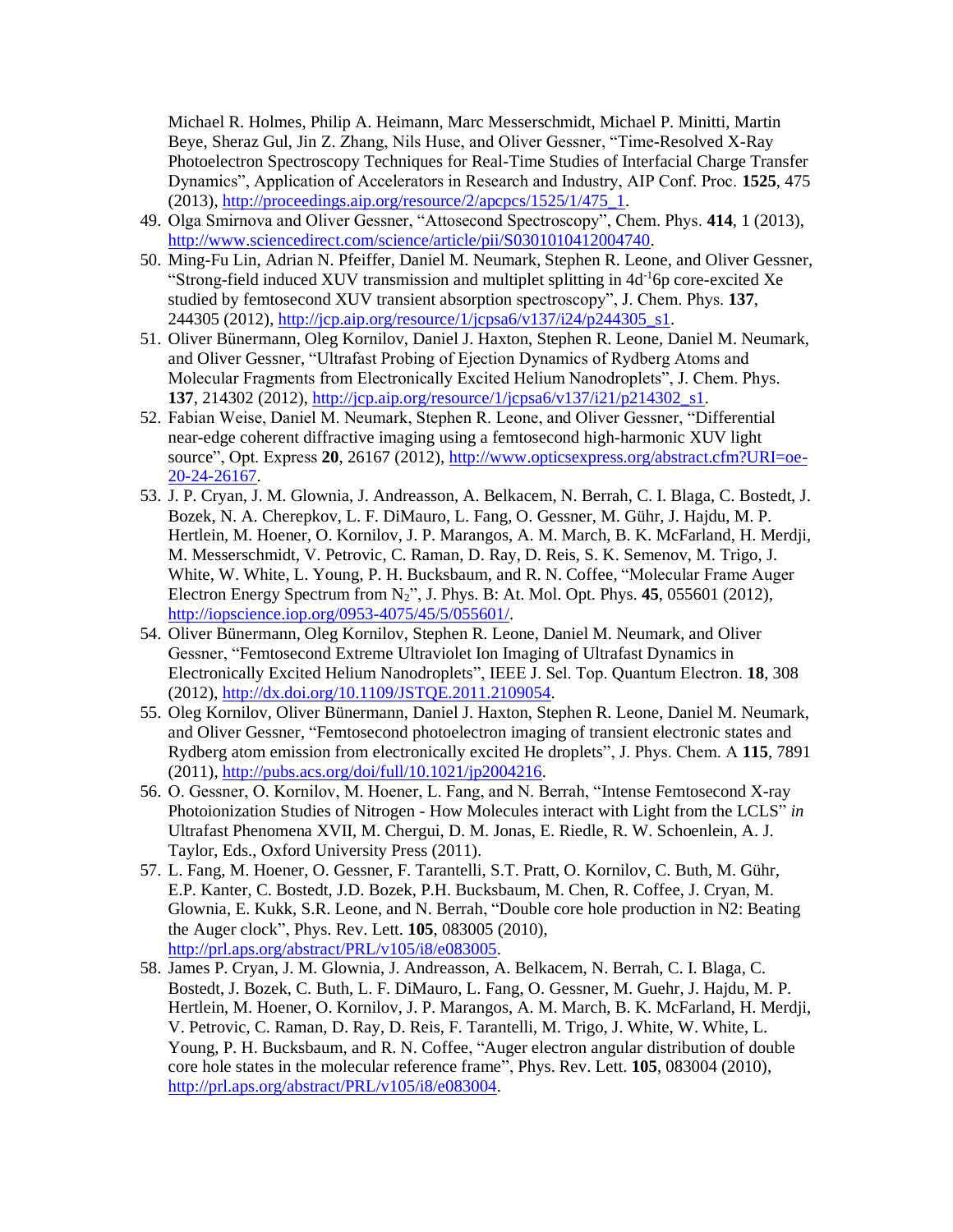- 59. James M. Glownia, J. Cryan, J. Andreasson, A. Belkacem, N. Berrah, C. I. Blaga, C. Bostedt, J. Bozek, L. F. DiMauro, L. Fang, J. Frisch, O. Gessner, M. Gühr, J. Hajdu, M. P. Hertlein, M. Hoener, G. Huang, O. Kornilov, J. P. Marangos, A. M. March, B. K. McFarland, H. Merdji, V. S. Petrovic, C. Raman, D. Ray, D. A. Reis, M. Trigo, J. L. White, W. White, R. Wilcox, L. Young, R. N. Coffee, and P. H. Bucksbaum, "Time-resolved pump-probe experiments at the LCLS", Opt. Express **18**, 17620 (2010), [http://www.opticsinfobase.org/oe/abstract.cfm?URI=oe-18-17-17620.](http://www.opticsinfobase.org/oe/abstract.cfm?URI=oe-18-17-17620)
- 60. M. Hoener, L. Fang, O. Kornilov, O. Gessner, S.T. Pratt, M. Gühr, E.P. Kanter, C. Blaga, C. Bostedt, J.D. Bozek, P.H. Bucksbaum, C. Buth, M. Chen, R. Coffee, J. Cryan, L. DiMauro, M. Glownia, E. Hosler, E. Kukk, S.R. Leone, B. McFarland, M. Messerschmidt, B. Murphy, V. Petrovic, D. Rolles, and N. Berrah, "Ultra-intense X-ray Induced Ionization, Dissociation, and Frustrated Absorption in Molecular Nitrogen", Phys. Rev. Lett. **104**, 253002 (2010), [http://prl.aps.org/abstract/PRL/v104/i25/e253002.](http://prl.aps.org/abstract/PRL/v104/i25/e253002)
- 61. Oleg Kornilov, Russel Wilcox, and Oliver Gessner, "Nanograting-based compact vacuum ultraviolet spectrometer and beam profiler for in situ characterization of high-order harmonic generation light sources", Rev. Sci. Instrum. **81**, 063109 (2010), [http://link.aip.org/link/doi/10.1063/1.3443575.](http://link.aip.org/link/doi/10.1063/1.3443575)
- 62. Oleg Kornilov, Chia C. Wang, Oliver Bünermann, Andrew T. Healy, Mathew Leonard, Chunte Peng, Stephen R. Leone, Daniel M. Neumark, and Oliver Gessner, "Ultrafast dynamics in Helium nanodroplets probed by femtosecond time-resolved EUV photoelectron imaging", J. Phys. Chem. A **114**, 1437 (2010), [http://pubs.acs.org/doi/abs/10.1021/jp907312t.](http://pubs.acs.org/doi/abs/10.1021/jp907312t)
- 63. Christer Z. Bisgaard, Owen J. Clarkin, Guorong Wu, Anthony M. D. Lee, Oliver Geßner, Carl C. Hayden, Albert Stolow, "Time-Resolved Molecular Frame Dynamics of Fixed-in-Space CS2 Molecules", Science **323**, 1464 (2009), [http://www.sciencemag.org/cgi/content/abstract/323/5920/1464.](http://www.sciencemag.org/cgi/content/abstract/323/5920/1464)
- 64. Chia C. Wang, Oleg Kornilov, Oliver Gessner, Jeong Hyun Kim, Darcy S. Peterka and Daniel M. Neumark, "Photoelectron Imaging of Helium Droplets Doped with Xe and Kr Atoms", J. Phys. Chem. A **112**, 9356 (2008), [http://dx.doi.org/10.1021/jp802332f.](http://dx.doi.org/10.1021/jp802332f)
- 65. Björn Zimmermann, Daniel Rolles, Burkhard Langer, Rainer Hentges, Markus Braune, Slobodan Cvejanović, Oliver Geßner, Franz Heiser, Sanja Korica, Toralf Lischke, Axel Reinköster, Jens Viefhaus, Reinhard Dörner, Vincent McKoy and Uwe Becker, "Localization and loss of coherence in molecular double-slit experiments", Nature Phys. **4**, 649 (2008); published online 15 June 2008 (10.1038/nphys993), [http://dx.doi.org/10.1038/nphys993.](http://dx.doi.org/10.1038/nphys993)
- 66. O. Geßner, A.M.D. Lee, E.t-H. Chrysostom, C.C. Hayden and A. Stolow, "Femtosecond Multidimensional Imaging - Watching Chemistry from the Molecule's Point of View", *in* Ultrafast Phenomena XV, P. Corkum, D. Jonas, R. J. D. Miller, A. M. Weiner, Eds., Springer-Verlag, Berlin (2007), [http://dx.doi.org/10.1007/978-3-540-68781-8\\_118.](http://dx.doi.org/10.1007/978-3-540-68781-8_118)
- 67. S. Levchenko, H. Reisler, A. Krylov, O. Gessner, A. Stolow, H. Shi, A.L.L. East, Photodissociation dynamics of the NO dimer: 1. Theoretical overview of the ultraviolet singlet excited states, J. Chem. Phys. **125**, 84301 (2006), [http://link.aip.org/link/JCPSA6/v125/i8/p084301/s1&Agg=doi.](http://link.aip.org/link/JCPSA6/v125/i8/p084301/s1&Agg=doi)
- 68. D. Rolles, M. Braune, S. Cvejanović, O. Geßner, R. Hentges, S. Korica, B. Langer, T. Lischke, G. Prümper, A. Reinköster, J. Viefhaus, B. Zimmermann, V. McKoy, U. Becker, "Probing the transition from non-localization to localization by K-shell photoemission from isotope-substituted N2", Radiat. Phys. Chem. **75**, 1514 (2006), [http://www.sciencedirect.com/science/article/B6TVT-4KCHD2F-](http://www.sciencedirect.com/science/article/B6TVT-4KCHD2F-2/2/6e0773dade754575510539420e586660)[2/2/6e0773dade754575510539420e586660.](http://www.sciencedirect.com/science/article/B6TVT-4KCHD2F-2/2/6e0773dade754575510539420e586660)
- 69. O. Geßner, A.M.D. Lee, J.P. Shaffer, H. Reisler, S. Levchenko, A. Krylov, Jonathan G. Underwood, H. Shi, A.L.L. East, D.M. Wardlaw, E.t-H. Chrysostom, C.C. Hayden and Albert Stolow, "Femtosecond Multidimensional Imaging of a Molecular Dissociation",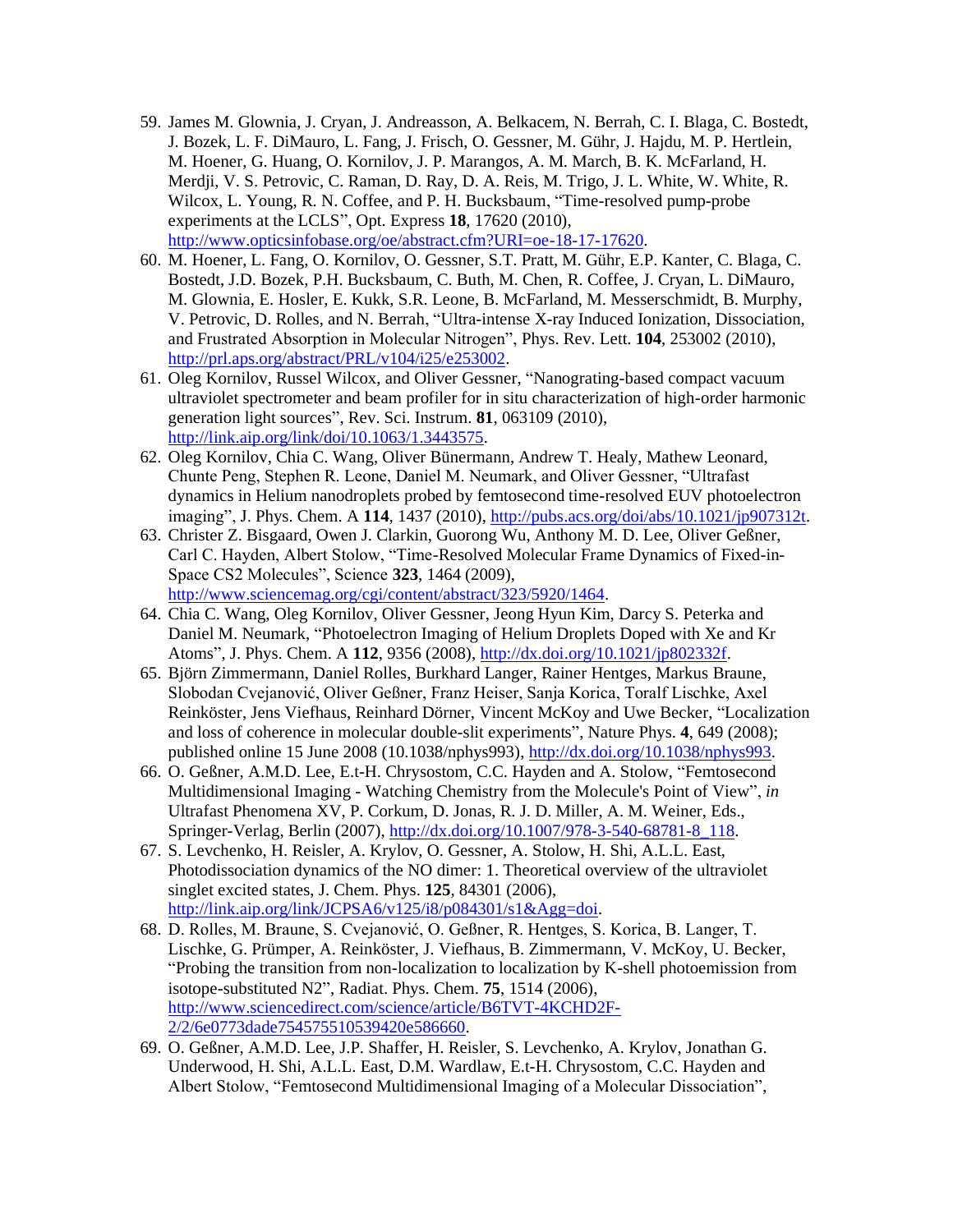Science **311**, 219 (2006); published online 15 December 2005 (10.1126/science.1120779), [http://www.sciencemag.org/cgi/content/abstract/311/5758/219.](http://www.sciencemag.org/cgi/content/abstract/311/5758/219)

- 70. D. Rolles, M. Braune, S. Cvejanović, O. Geßner, R. Hentges, S. Korica, B. Langer, T. Lischke, G. Prümper, A. Reinköster, J. Viefhaus, B. Zimmermann, V. McKoy and U. Becker, "Isotope-induced partial localization of core electrons in the homonuclear molecule N2", Nature **437**, 711 (2005)[, http://dx.doi.org/10.1038/nature04040.](http://dx.doi.org/10.1038/nature04040)
- 71. O. Geßner, E.t-H. Chrysostom, A.M.D. Lee, J.P. Shaffer, C.C. Hayden and A. Stolow, "Photodissociation dynamics studied via Time-Resolved Coincidence Imaging Spectroscopy" *in* Ultrafast Phenomena XIV, T. Kobayshi, T. Okada, T. Kobayashi, K. A. Nelson, S. De Silvestri Eds., Springer-Verlag, Berlin (2005), [http://dx.doi.org/10.1007/3-540-27213-5\\_151.](http://dx.doi.org/10.1007/3-540-27213-5_151)
- 72. G. Prümper, J. Viefhaus, S. Cvejanović, D. Rolles, T. Lischke, R. Hentges, C. Wienberg, U. Becker, B. Langer, O. Geßner, T. Prosperi, N. Zema, S. Turchini, W. Mahler, B. Zada, F. Senf, "Upper Limits for stereo-selective photo dissociation of free Amino Acids in the VUV and at the C1s-Edge", Phys. Rev. A **69**, 62717 (2004), [http://link.aps.org/abstract/PRA/v69/e062717.](http://link.aps.org/abstract/PRA/v69/e062717)
- 73. O. Geßner, E.t.-H. Chrysostom, A.M. Lee, D.M. Wardlaw, M.-L. Ho, S.-J. Lee, B.-M. Cheng, M.Z. Zgierski, I.-C. Chen, J.P. Shaffer, C.C. Hayden and A. Stolow, "Non-adiabatic intramolecular and photodissociation dynamics studied by femtosecond time-resolved photoelectron and coincidence imaging spectroscopy", Faraday Discuss. **127**, 193 (2004), [http://dx.doi.org/10.1039/b316742a.](http://dx.doi.org/10.1039/b316742a)
- 74. O. Geßner, "Untersuchung der Photoionisationsdynamik räumlich orientierter Moleküle in der Gasphase" *in* Studies of Vacuum Ultraviolet and X-ray Processes, Vol. 15, U. Becker Ed., Wissenschaft und Technik Verlag, Berlin (2002).
- 75. O. Geßner, Y. Hikosaka, B. Zimmermann, A. Hempelmann, R.R. Lucchese, J.H.D. Eland, P.- M. Guyon, and U. Becker, "4σ-1 Inner Valence Photoionization Dynamics of NO Derived from Photoelectron-Photoion Angular Correlations", Phys. Rev. Lett. **88**, 193002 (2002), [http://link.aps.org/abstract/PRL/v88/e193002.](http://link.aps.org/abstract/PRL/v88/e193002)
- 76. G. Prümper, O. Geßner, B. Zimmermann, J. Viefhaus, R. Hentges, H. Kleinpoppen, and U. Becker, "Absorption of circularly polarized VUV radiation in polarized iron vapour", J. Phys. B: At. Mol. Opt. Phys. **34**, 2707 (2001), [http://iopscience.iop.org/0953-4075/34/13/312.](http://iopscience.iop.org/0953-4075/34/13/312)
- 77. U. Becker, O. Geßner, A. Rüdel, "Photoelectron scattering in molecules and fullerenes", J. Electron Spectrosc. Relat. Phenom. **108**, 189 (2000), [http://www.sciencedirect.com/science/article/B6TGC-40T9H2X-](http://www.sciencedirect.com/science/article/B6TGC-40T9H2X-P/2/75bffdd475387fbf7b9fd5861e37b948)[P/2/75bffdd475387fbf7b9fd5861e37b948.](http://www.sciencedirect.com/science/article/B6TGC-40T9H2X-P/2/75bffdd475387fbf7b9fd5861e37b948)
- 78. O. Gessner, F. Heiser, N.A. Cherepkov, B. Zimmermann, U. Becker, "Photoelectron scattering effects in molecular photoionization", J. Electron Spectrosc. Relat. Phenom. **101- 103**, 113 (1999), [http://www.sciencedirect.com/science/article/B6TGC-3XHH1CT-](http://www.sciencedirect.com/science/article/B6TGC-3XHH1CT-N/2/73eeb10003818ee9ac9e27e6bd6775d1)[N/2/73eeb10003818ee9ac9e27e6bd6775d1.](http://www.sciencedirect.com/science/article/B6TGC-3XHH1CT-N/2/73eeb10003818ee9ac9e27e6bd6775d1)
- 79. A. Hempelmann, M. N. Piancastelli, F. Heiser, O. Gessner, A. Rüdel, and U. Becker, "Resonant photofragmentation of methanol at the carbon and oxygen K-edge by highresolution ion-yield spectroscopy", J. Phys. B: At. Mol. Opt. Phys. **32**, 2677 (1999), [http://www.iop.org/EJ/abstract/0953-4075/32/11/315/.](http://www.iop.org/EJ/abstract/0953-4075/32/11/315/)
- 80. M. N. Piancastelli, A. Hempelmann, F. Heiser, O. Geßner, A. Rüdel, and U. Becker, "Resonant photofragmentation of water at the oxygen K edge by high-resolution ion-yield spectroscopy", Phys. Rev. A **59**, 300 (1999), [http://link.aps.org/abstract/PRA/v59/p300.](http://link.aps.org/abstract/PRA/v59/p300)
- 81. J. Viefhaus, G. Snell, R. Hentges, M. Wiedenhöft, F. Heiser, O. Geßner, and U. Becker, "Interference Effects between Auger and Photoelectron Studied by Subnatural Linewidth Auger-Photoelectron Coincidence Spectroscopy", Phys. Rev. Lett. **80**, 1618 (1998), [http://link.aps.org/doi/10.1103/PhysRevLett.80.1618.](http://link.aps.org/doi/10.1103/PhysRevLett.80.1618)